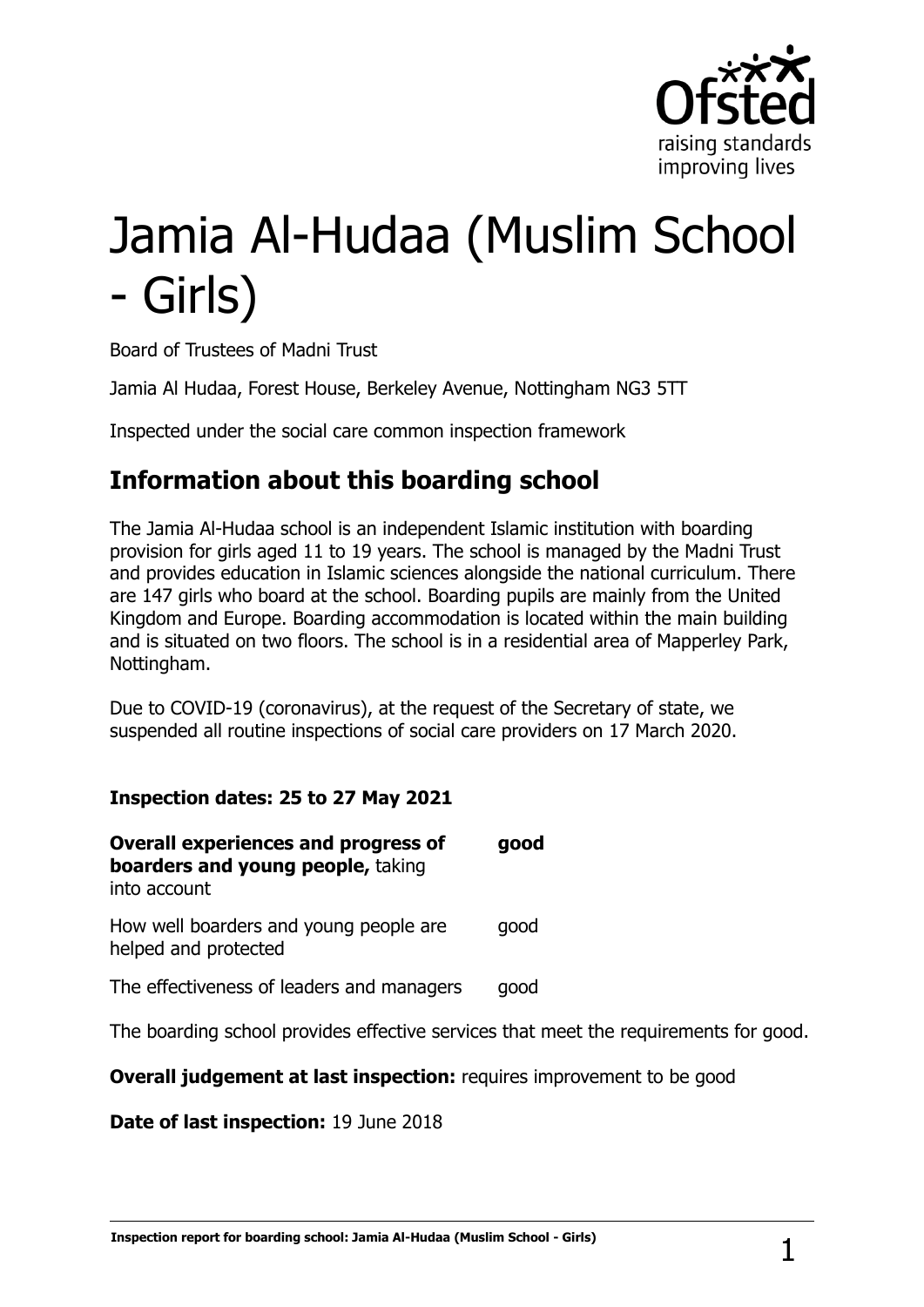

# **Inspection judgements**

#### **Overall experiences and progress of boarders and young people: good**

The boarding provision is highly commended by both parents and boarders. Boarding provision has a positive impact on the development and progress of children.

Boarders are valued and their needs are promoted. This is demonstrated in the way that staff meet children's pastoral, health, education, and social needs. A particular strength has been the support provided to boarders throughout the pandemic. This is especially evident for boarders who have experienced family bereavements.

The relationships between boarders and supervisors supports boarders to settle and make progress. The supervisors are cohesive and consistent. They understand the needs of the boarders because they are well trained and have previously been educated and boarded at the school.

Managers proactively seek the views of boarders. One boarder said: 'Supervisors ask every day if we want anything changing. They say that if it needs fixing, it'll get fixed.' This enhances the quality of boarding life.

Routines in the boarding provision provide consistency and stability. Boarders benefit from set times for meals, prayer, homework, showers, chores, and bedtimes. Stable, healthy routines mean that boarders are prepared and refreshed at the start of each school day.

The welfare and health plans for boarders are generally of a good standard. However, information contained in these plans is not always consistent or comprehensive.

There has been an impact on the range of activities available for boarders during the pandemic. A programme of creative external activities and trips had to be postponed. Staff have worked hard to keep boarders engaged and occupied. The government lifting of restrictions now means boarders can experience the local and wider community. However, plans are not yet in place to facilitate such activities.

#### **How well boarders and young people are helped and protected: good**

The management of COVID-19 safety plans has been good. Boarders have been well educated on the risks of COVID-19. This means that they understand risks and maintain strict measures to prevent potential transmission.

Behaviour management is excellent. Boarders enjoy a largely harmonious boarding experience. When boarders have concerns, staff help them to resolve issues. They report no bullying and say they feel very safe.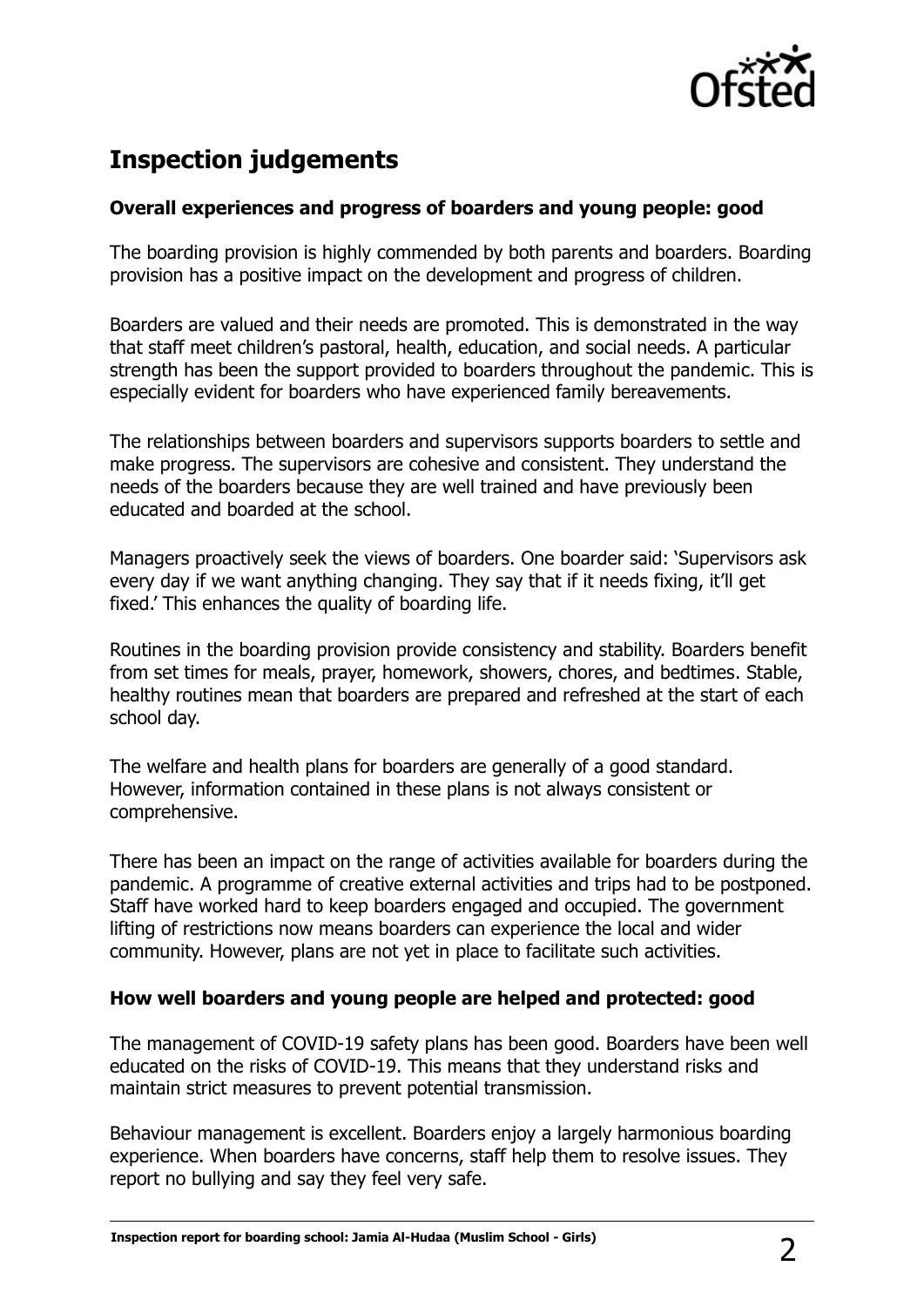

The designated safeguarding lead ensures a strong safeguarding culture. She is experienced and properly trained to support the staff and boarders. She has effective links with local authority designated officers.

Any potential safeguarding concerns are promptly reported to the police or safeguarding agencies. Staff have a good understanding of their safeguarding responsibilities and share all relevant information as required.

Strong governance ensures safeguarding practice is monitored, reviewed and updated. The designated safeguarding governor reviews safeguarding incidents and outcomes. This analysis ensures that trends and patterns of behaviours are identified and investigated.

All staff have regular safeguarding training. This means that they have the knowledge to respond to a diverse range of safeguarding issues. Boarding staff have excellent knowledge about individual boarders. This enables them to identify and respond to any changes in behaviours.

The boarding and school accommodation is generally well maintained. Staff undertake routine health and safety checks. These checks could be more thorough to ensure prompt remedial work is undertaken.

#### **The effectiveness of leaders and managers: good**

Senior leaders ensure that the boarding experience is an integral part of school life. They have high expectations of the staff team and of the boarders. They strive to help boarders achieve their potential.

The leadership team has addressed the recommendations from the last inspection. It is committed to continually raising standards.

A central ethos of this provision is the promotion of diversity and respect for other cultures. Boarders debate and learn about global issues. For example, they have a clear understanding of the Black Lives Matters movement.

Managers maintain positive relationships with parents. Parents feel confident about leaving their boarders in the care of the school.

Managers advocate on behalf of boarders. They challenge other agencies appropriately if boarders are not provided with the help and support that they require. They strive to ensure all boarders enjoy the best possible care and support.

Boarding staff benefit from an extensive programme of training. This includes the effective use of online training. Staff feel well supported. However, boarding staff do not receive regular formal reviews of their professional practice. This reduces opportunities to improve and develop their practice.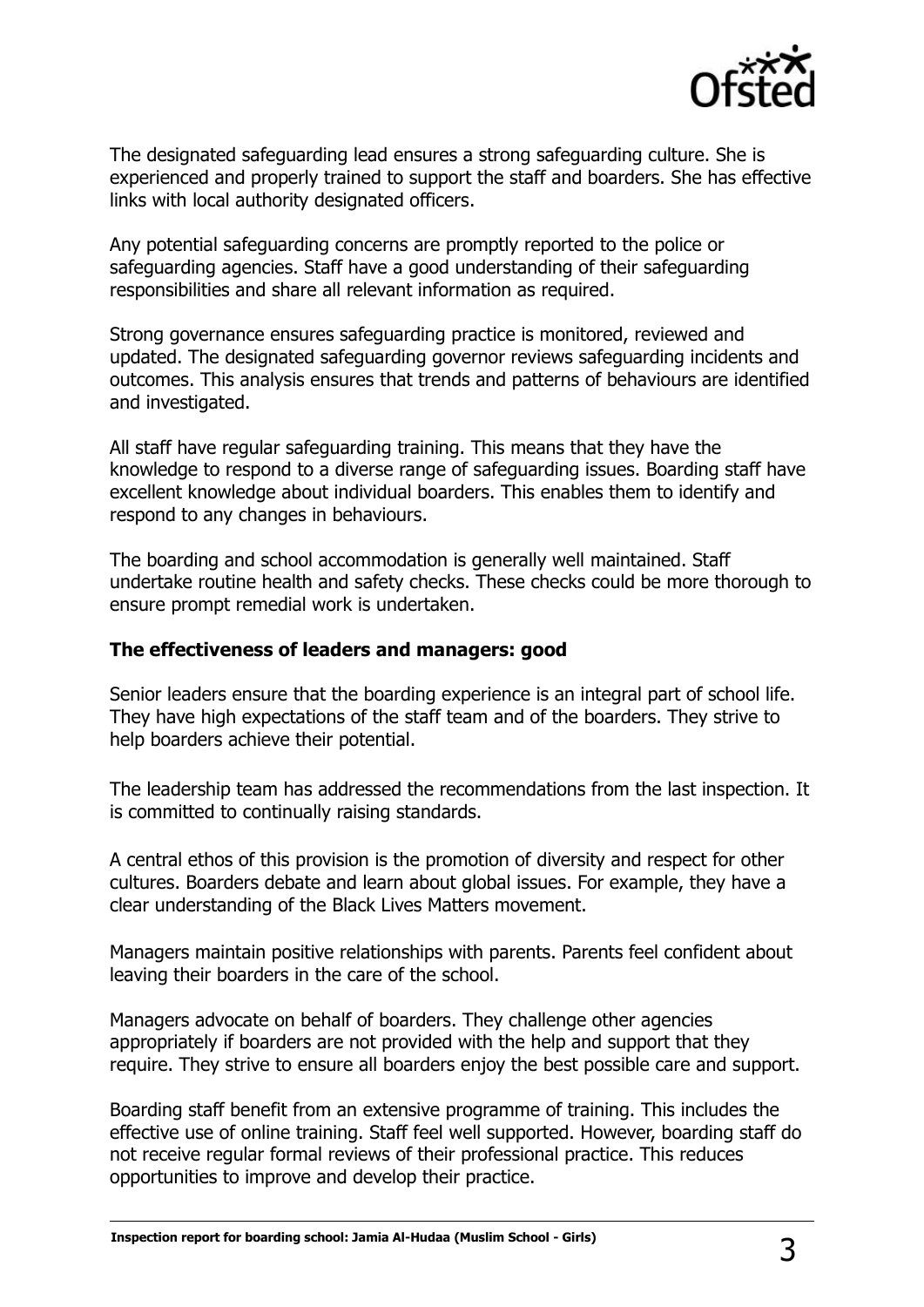

The operation of the residential provision is consistent with the aims of the statement of boarding principles. Additionally, revised policies and procedures show compliance with current legislation and guidance.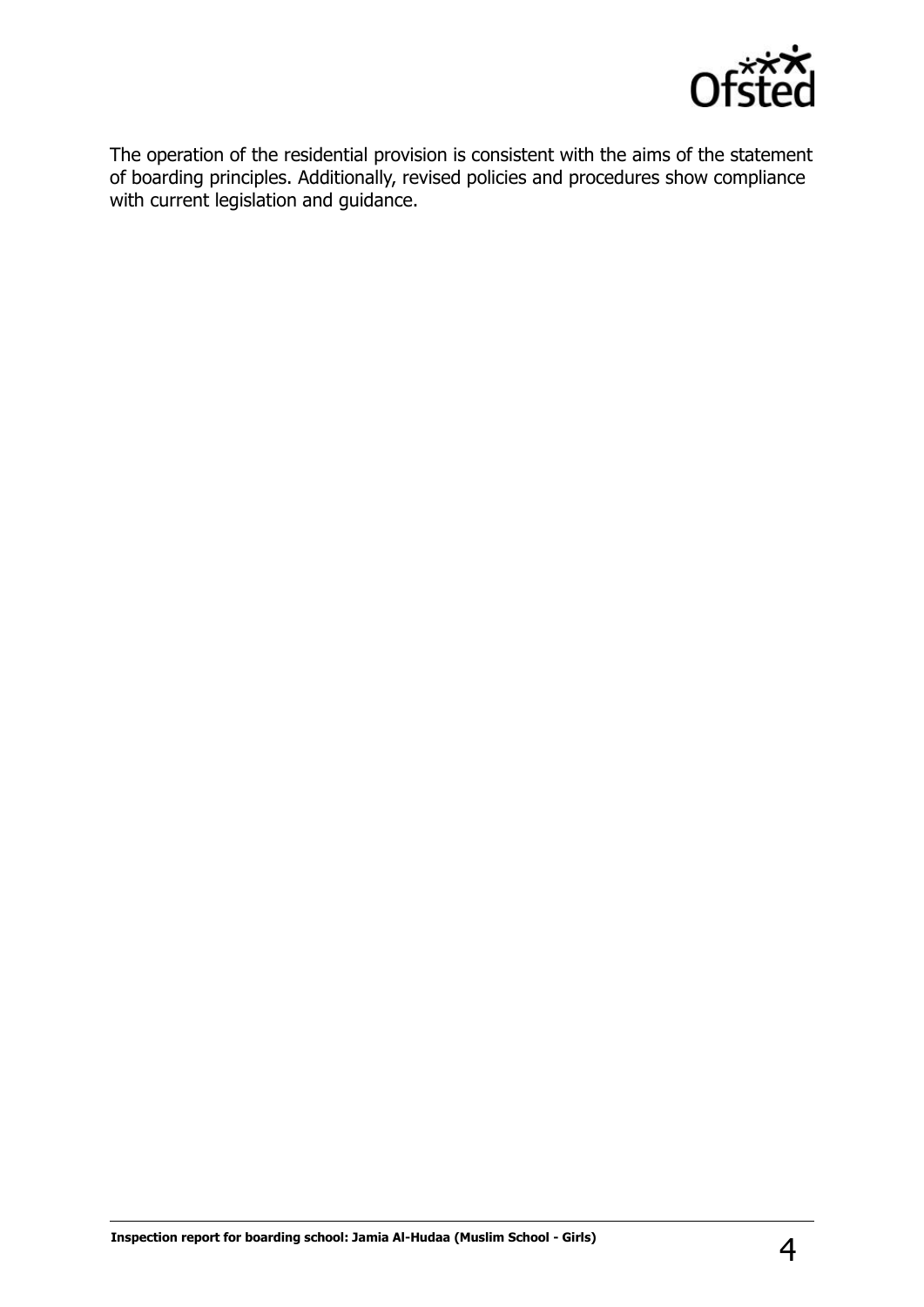

## **What does the boarding school need to do to improve? Compliance with the national minimum standards for boarding schools**

The school does not meet the following national minimum standard(s) for boarding schools:

■ Any staff member or volunteer employed or volunteering in a position working with boarders receives regular reviews of their boarding practice, with opportunities for training and continual professional development in boarding. (NMS 15.1)

### **Recommendations**

- Welfare plans could be strengthened by ensuring reviewed plans provide consistent information throughout, and that side effects of prescribed medication are listed to ensure staff are aware of potential concerns that may be linked to the medication. (Linked to NMS 13.8)
- Review the activity strategy in line with government lifting of restrictions to enable children to experience the local and wider community. (Linked to NMS 10.4)
- Daily health and safety checks should be more thorough. (Linked to NMS 5.4)

## **Information about this inspection**

Inspectors have looked closely at the experiences and progress of boarders and young people using the 'Social care common inspection framework'. This inspection was carried out under the Boarders Act 1989 to assess the effectiveness of the service, how it meets the core functions of the service as set out in legislation, and to consider how well it complies with the national minimum standards.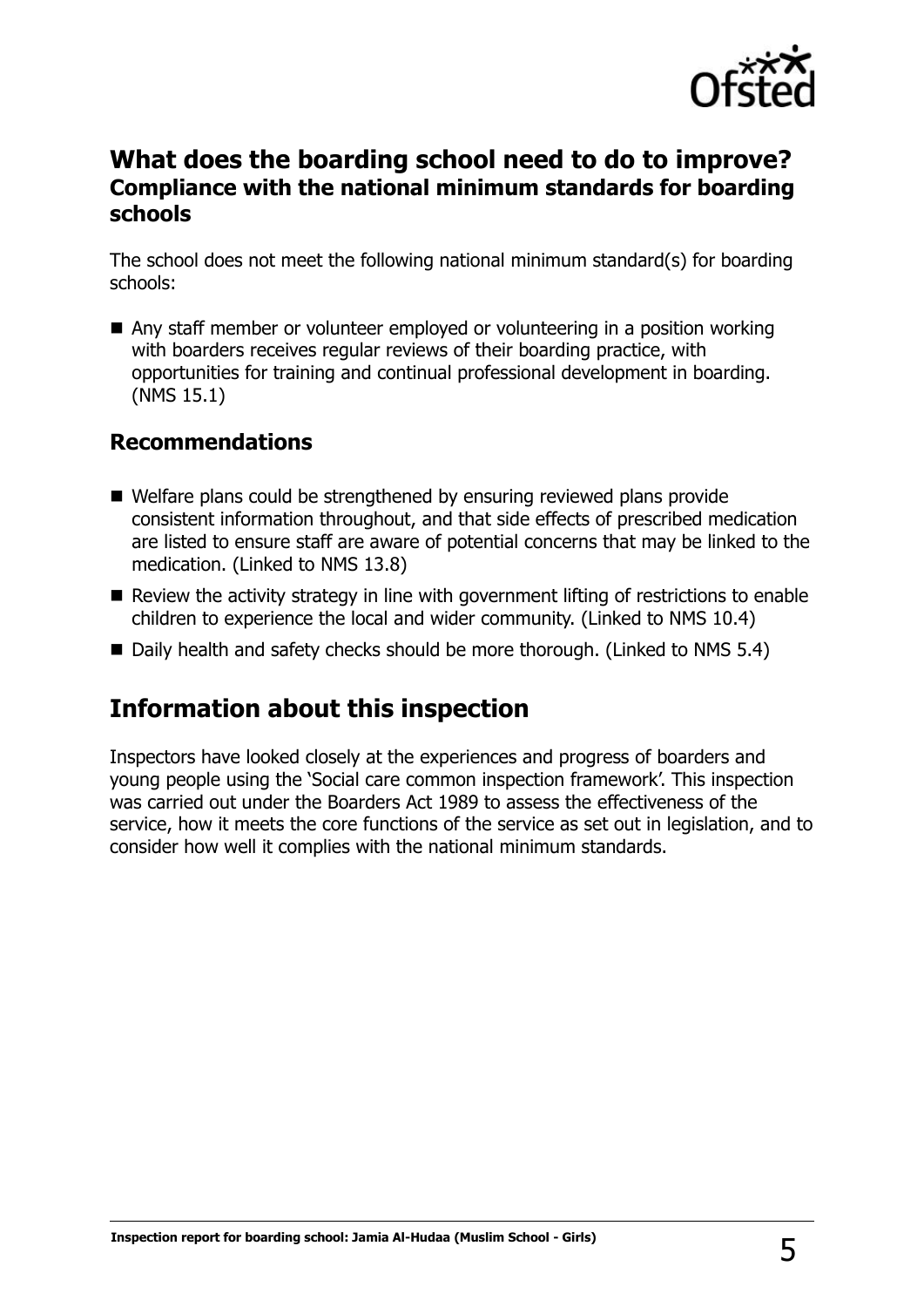

## **Boarding school details**

**Social care unique reference number:** SC002270

**Headteacher/teacher in charge: Raza Ulhaq**

**Type of school: Boarding school** 

**Telephone number:** 0115 9690800

**Email address:** admin@jamiaalhudaa.com

## **Inspectors**

Amanda Ellis, Social Care Inspector (lead) Catherine Honey, Social Care Inspector Joanne Vyas, Social Care Inspector